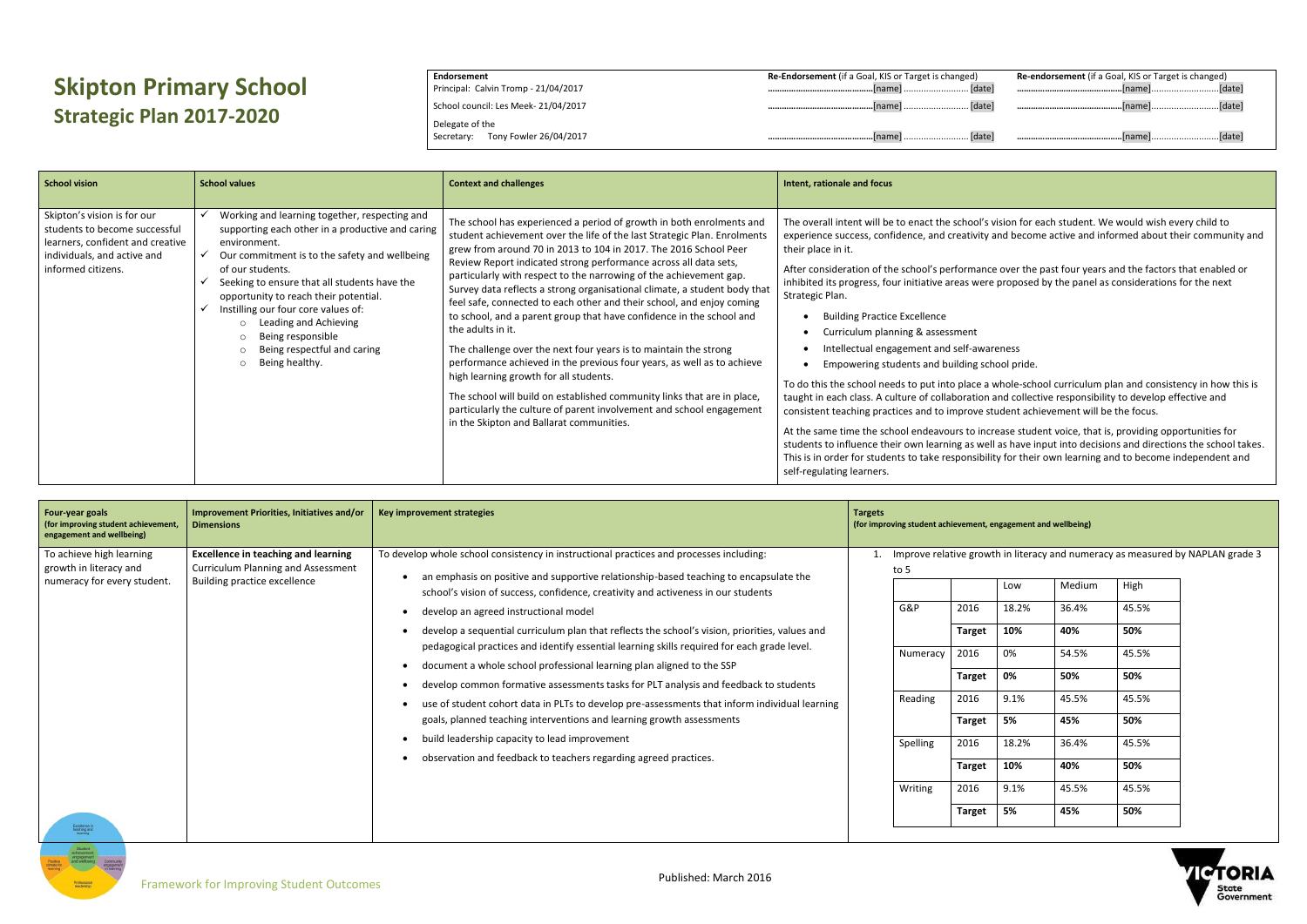| 2. To increase the percentage of students in the top two bands in NAPLAN |                       |                                       |                                                                                      |
|--------------------------------------------------------------------------|-----------------------|---------------------------------------|--------------------------------------------------------------------------------------|
| Year 5                                                                   | Year 3                |                                       |                                                                                      |
| 36.4%                                                                    | 58.8%                 | 2016                                  | G&P                                                                                  |
| 40%                                                                      | 60%                   | <b>Target</b>                         |                                                                                      |
| 36.4%                                                                    | 35.3%                 | 2016                                  | Numeracy                                                                             |
| 40%                                                                      | 40%                   | <b>Target</b>                         |                                                                                      |
|                                                                          |                       |                                       |                                                                                      |
| 36.4%                                                                    | 53%                   | 2016                                  | Reading                                                                              |
| 40%                                                                      | 60%                   | <b>Target</b>                         |                                                                                      |
| 36.4%                                                                    | 58.8%                 | 2016                                  | Spelling                                                                             |
| 40%                                                                      | 60%                   | <b>Target</b>                         |                                                                                      |
| 36.4%                                                                    | 76.5%                 | 2016                                  | Writing                                                                              |
| 40%                                                                      | 80%                   | <b>Target</b>                         |                                                                                      |
|                                                                          |                       |                                       |                                                                                      |
|                                                                          |                       |                                       |                                                                                      |
|                                                                          |                       | according to Teacher Judgements (A&B) | 3. To increase the percentage of students achieving the highest levels of a          |
| $P-6$                                                                    |                       |                                       |                                                                                      |
| 62%                                                                      | 2016                  |                                       | Reading & viewing                                                                    |
| 70%                                                                      |                       |                                       |                                                                                      |
|                                                                          | <b>Target</b>         |                                       |                                                                                      |
| 33%                                                                      | 2016                  |                                       | Speaking & listening                                                                 |
| 40%                                                                      | <b>Target</b>         |                                       |                                                                                      |
| 47%                                                                      | 2016                  |                                       | Writing                                                                              |
| 55%                                                                      | <b>Target</b>         |                                       |                                                                                      |
|                                                                          | 2016                  | Measurement & geometry                |                                                                                      |
| 28%                                                                      |                       |                                       |                                                                                      |
|                                                                          |                       |                                       |                                                                                      |
| 40%                                                                      | <b>Target</b>         |                                       |                                                                                      |
| 40%                                                                      | 2016                  |                                       | Number & algebra                                                                     |
| 50%                                                                      | <b>Target</b>         |                                       |                                                                                      |
| 18%                                                                      | 2016                  |                                       |                                                                                      |
| 30%                                                                      | <b>Target</b>         |                                       |                                                                                      |
| 15%                                                                      | 2016                  |                                       |                                                                                      |
| 30%                                                                      | <b>Target</b>         |                                       |                                                                                      |
| 13%                                                                      | 2016                  |                                       |                                                                                      |
|                                                                          |                       |                                       | Statistics & probability<br>Science as a human<br>endeavor<br>Science inquiry skills |
| 25%                                                                      | <b>Target</b>         |                                       |                                                                                      |
| 20%<br>25%                                                               | 2016<br><b>Target</b> |                                       | Science understanding                                                                |



of achievement

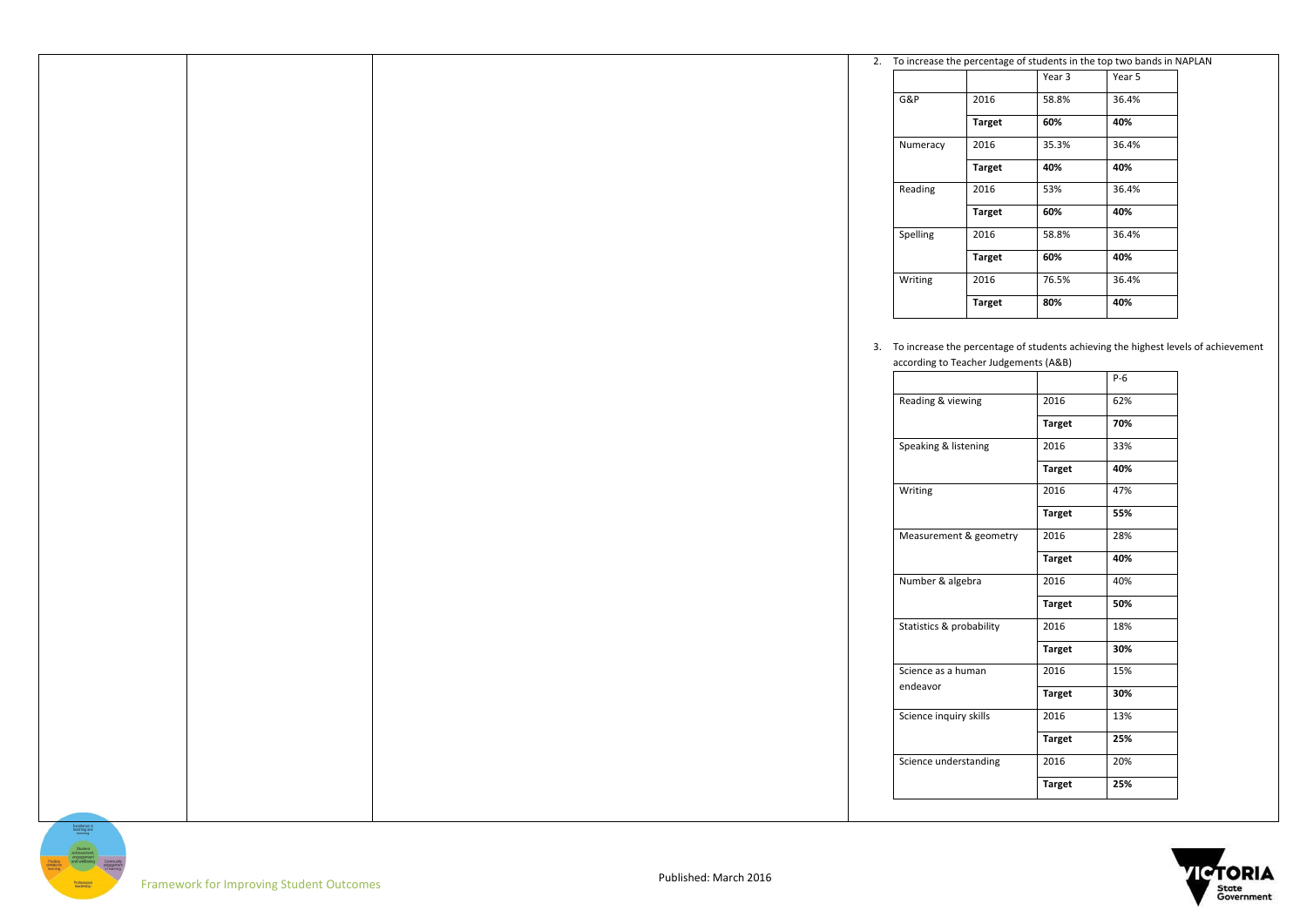|                                                      |                                                                          |                                                                                                                                                                                               | 4. |                                                                     | To increase Staff opinion survey results in the following components:                                                                                                                                    |               |               |  |
|------------------------------------------------------|--------------------------------------------------------------------------|-----------------------------------------------------------------------------------------------------------------------------------------------------------------------------------------------|----|---------------------------------------------------------------------|----------------------------------------------------------------------------------------------------------------------------------------------------------------------------------------------------------|---------------|---------------|--|
|                                                      |                                                                          |                                                                                                                                                                                               |    | climate                                                             | Component percentage endorsement -                                                                                                                                                                       | 2016          | <b>Target</b> |  |
|                                                      |                                                                          |                                                                                                                                                                                               |    |                                                                     | Academic emphasis                                                                                                                                                                                        | 84.4%         | 90%           |  |
|                                                      |                                                                          |                                                                                                                                                                                               |    |                                                                     | Teacher collaboration                                                                                                                                                                                    | 65%           | 88%           |  |
|                                                      |                                                                          |                                                                                                                                                                                               |    |                                                                     | Collective focus on student learning                                                                                                                                                                     | 85%           | 90%           |  |
|                                                      |                                                                          |                                                                                                                                                                                               |    |                                                                     | Staff trust in colleagues                                                                                                                                                                                | 80%           | 90%           |  |
|                                                      |                                                                          |                                                                                                                                                                                               |    |                                                                     | Guaranteed & viable curriculum                                                                                                                                                                           | 75%           | 85%           |  |
| Increase student voice,<br>engagement and motivation | <b>Positive climate for learning</b><br>Empowering students and building | To increase students' choice and self-determination in their learning by:                                                                                                                     | 5. |                                                                     | Improved rating from 'evolving' to 'embedding' of teaching practices an<br>and assessment processes against the FISO continuum.<br>To increase Staff opinion survey results in the following components: |               |               |  |
|                                                      | school pride.<br>Intellectual Engagement and Self                        | increasing the frequency of high-impact teaching strategies such as questioning, explicit<br>$\bullet$<br>teaching to learning intentions, assessment criteria and a common lesson structure. |    | climate                                                             | Component percentage endorsement -                                                                                                                                                                       | 2016          | <b>Target</b> |  |
|                                                      | Awareness                                                                | collecting rigorous formal and informal evidence of learning to target teaching<br>$\bullet$                                                                                                  |    | Collective efficacy                                                 |                                                                                                                                                                                                          | 91%           | 95%           |  |
|                                                      |                                                                          | planning for challenging learning tasks for all students, particularly high achieving students,<br>that engage students in higher order thinking, problem solving and self-directed inquiry   |    |                                                                     | Teacher collaboration                                                                                                                                                                                    | 65%           | 88%           |  |
|                                                      |                                                                          | development of assessment rubrics and proficiency scales that are accessible for teachers and<br>$\bullet$                                                                                    |    |                                                                     | Collective focus on student learning                                                                                                                                                                     | 85%           | 90%           |  |
|                                                      |                                                                          | students to inform planning and evaluate learning growth                                                                                                                                      |    |                                                                     | Staff trust in colleagues                                                                                                                                                                                | 80%           | 90%           |  |
|                                                      |                                                                          | track and report student learning growth as well as achievement<br>٠<br>Develop the metacognitive language of assessment and engage students in peer and self-                                |    |                                                                     | Guaranteed & viable curriculum                                                                                                                                                                           | 75%           | 85%           |  |
|                                                      |                                                                          | assessment.                                                                                                                                                                                   |    |                                                                     | Reduce the number of student absences as follows:                                                                                                                                                        |               |               |  |
|                                                      |                                                                          |                                                                                                                                                                                               |    | Level                                                               | 2016<br><b>Target</b>                                                                                                                                                                                    |               |               |  |
|                                                      |                                                                          |                                                                                                                                                                                               |    | Prep                                                                | 10.96<br>8                                                                                                                                                                                               |               |               |  |
|                                                      |                                                                          |                                                                                                                                                                                               |    | $\mathbf{1}$                                                        | 8.95<br>8                                                                                                                                                                                                |               |               |  |
|                                                      |                                                                          |                                                                                                                                                                                               |    | $\overline{2}$                                                      | 8<br>10.08                                                                                                                                                                                               |               |               |  |
|                                                      |                                                                          |                                                                                                                                                                                               |    | $\overline{3}$                                                      | 10<br>12.15                                                                                                                                                                                              |               |               |  |
|                                                      |                                                                          |                                                                                                                                                                                               |    | $\overline{4}$                                                      | $9^{\circ}$<br>11.10                                                                                                                                                                                     |               |               |  |
|                                                      |                                                                          |                                                                                                                                                                                               |    | 5                                                                   | 9<br>10.86                                                                                                                                                                                               |               |               |  |
|                                                      |                                                                          |                                                                                                                                                                                               |    | 6                                                                   | $\overline{7}$<br>7.55                                                                                                                                                                                   |               |               |  |
|                                                      |                                                                          |                                                                                                                                                                                               |    | $P-6$                                                               | 8.5<br>10.48                                                                                                                                                                                             |               |               |  |
|                                                      |                                                                          |                                                                                                                                                                                               |    | Increase Parent Opinion Survey results in the following components: |                                                                                                                                                                                                          |               |               |  |
|                                                      |                                                                          |                                                                                                                                                                                               |    | 2016<br><b>Component mean</b>                                       |                                                                                                                                                                                                          | <b>Target</b> |               |  |
|                                                      |                                                                          |                                                                                                                                                                                               |    |                                                                     | 5.99<br>Stimulating learning                                                                                                                                                                             | 6.1           |               |  |
|                                                      |                                                                          |                                                                                                                                                                                               |    |                                                                     | Classroom behaviour<br>4.04                                                                                                                                                                              | 4.5           |               |  |



nd curriculum